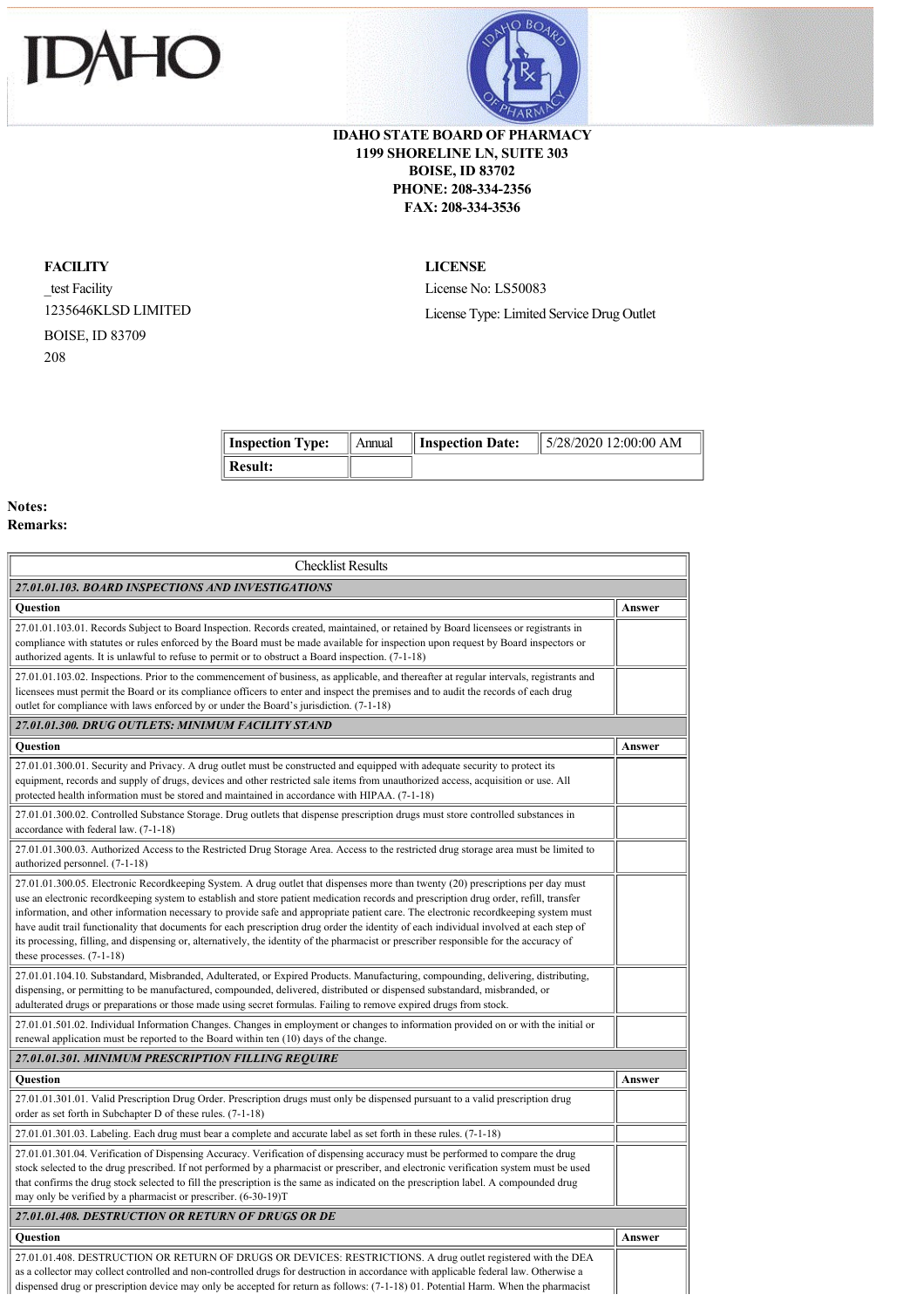| determines that harm could result if the drug is not returned. (7-1-18)02. Did Not Reach Patient. Non-controlled drugs that have been<br>maintained in the custody and control of the institutional facility, dispensing pharmacy, or their related clinical facilities may be<br>returned if product integrity can be assured. Controlled substances may only be returned from a hospital daily delivery system under<br>which a pharmacy dispenses no more than a seventy-two $(72)$ hour supply for a drug order. $(6-30-19)$ T 03. Donation. Those that                                                                                                                                                                                                                                                                                                                                                                                                                                                                                                                                                                                                                                                                                                                                                                                                                                                            |        |
|------------------------------------------------------------------------------------------------------------------------------------------------------------------------------------------------------------------------------------------------------------------------------------------------------------------------------------------------------------------------------------------------------------------------------------------------------------------------------------------------------------------------------------------------------------------------------------------------------------------------------------------------------------------------------------------------------------------------------------------------------------------------------------------------------------------------------------------------------------------------------------------------------------------------------------------------------------------------------------------------------------------------------------------------------------------------------------------------------------------------------------------------------------------------------------------------------------------------------------------------------------------------------------------------------------------------------------------------------------------------------------------------------------------------|--------|
| qualify for return under the provisions of the Idaho Legend Drug Donation Act as specified in Section 54-1762, Idaho Code. (7-1-18)                                                                                                                                                                                                                                                                                                                                                                                                                                                                                                                                                                                                                                                                                                                                                                                                                                                                                                                                                                                                                                                                                                                                                                                                                                                                                    |        |
| 27.01.01.500. RECORDKEEPING: MAINTENANCE AND INVEN                                                                                                                                                                                                                                                                                                                                                                                                                                                                                                                                                                                                                                                                                                                                                                                                                                                                                                                                                                                                                                                                                                                                                                                                                                                                                                                                                                     |        |
| Question                                                                                                                                                                                                                                                                                                                                                                                                                                                                                                                                                                                                                                                                                                                                                                                                                                                                                                                                                                                                                                                                                                                                                                                                                                                                                                                                                                                                               | Answer |
| 27.01.01.500.01. Records Maintenance and Retention Requirement. Unless an alternative standard is stated for a specified record<br>type, form, or format, records required to evidence compliance with statutes or rules enforced by the Board must be maintained and<br>retained in a readily retrievable form and location for at least three $(3)$ years from the date of the transaction. $(7-1-18)$                                                                                                                                                                                                                                                                                                                                                                                                                                                                                                                                                                                                                                                                                                                                                                                                                                                                                                                                                                                                               |        |
| 27.01.01.500.02. Prescription Retention. A prescription drug order must be retained in a readily retrievable manner by each drug<br>outlet and maintained in accordance with federal law: (7-1-18)                                                                                                                                                                                                                                                                                                                                                                                                                                                                                                                                                                                                                                                                                                                                                                                                                                                                                                                                                                                                                                                                                                                                                                                                                     |        |
| 27.01.01.500.03. Inventory Records. Each drug outlet must maintain a current, complete and accurate record of each controlled<br>substance manufactured, imported, received, ordered, sold, delivered, exported, dispensed or otherwise disposed of by the registrant.<br>Drug outlets must maintain inventories and records in accordance with federal law. An annual inventory must be conducted at each<br>registered location no later than seven (7) days after the date of the most recent inventory in a form and manner that satisfies the<br>inventory requirements of federal law. Drugs stored outside a drug outlet in accordance with these rules must be regularly inventoried<br>and inspected to ensure that they are properly stored, secured, and accounted for. Additional inventories are necessary when required<br>by federal law. $(7-1-18)$                                                                                                                                                                                                                                                                                                                                                                                                                                                                                                                                                    |        |
| Date of Inventory Completed                                                                                                                                                                                                                                                                                                                                                                                                                                                                                                                                                                                                                                                                                                                                                                                                                                                                                                                                                                                                                                                                                                                                                                                                                                                                                                                                                                                            |        |
| Open or Closed                                                                                                                                                                                                                                                                                                                                                                                                                                                                                                                                                                                                                                                                                                                                                                                                                                                                                                                                                                                                                                                                                                                                                                                                                                                                                                                                                                                                         |        |
| Name of Pharmacist<br>27.01.01.303 DRUGS STORED OUTSIDE OF A DRUG OUTLET FOR RETRIEVAL BY A LICENSED HEALTH<br>PROFESSIONAL. Drugs may be stored in an alternative designated area outside the drug outlet, including, but not limited to, floor<br>stock, in an emergency cabinet, in an emergency kit, or as emergency outpatient drug delivery from an emergency room at a registered<br>institutional facility, provided the following conditions are met: (7-1-18) 03. Controlled Substances. Controlled substances may only<br>be stored in an alternative designated area as permitted by, and in accordance with, federal law. (7-1-18)<br>37-3303A PSE Electronic Tracking System in use                                                                                                                                                                                                                                                                                                                                                                                                                                                                                                                                                                                                                                                                                                                      |        |
| 27.01.01.700. COMPOUNDING DRUG PREPARATIONS.                                                                                                                                                                                                                                                                                                                                                                                                                                                                                                                                                                                                                                                                                                                                                                                                                                                                                                                                                                                                                                                                                                                                                                                                                                                                                                                                                                           |        |
| Question                                                                                                                                                                                                                                                                                                                                                                                                                                                                                                                                                                                                                                                                                                                                                                                                                                                                                                                                                                                                                                                                                                                                                                                                                                                                                                                                                                                                               | Answer |
| 27.01.01.700. COMPOUNDING DRUG PREPARATIONS.                                                                                                                                                                                                                                                                                                                                                                                                                                                                                                                                                                                                                                                                                                                                                                                                                                                                                                                                                                                                                                                                                                                                                                                                                                                                                                                                                                           |        |
| 27.01.01.700.02.c. Equipment. Equipment and utensils must be of suitable design and composition and cleaned, sanitized, or<br>sterilized as appropriate prior to use. (7-1-18)                                                                                                                                                                                                                                                                                                                                                                                                                                                                                                                                                                                                                                                                                                                                                                                                                                                                                                                                                                                                                                                                                                                                                                                                                                         |        |
| 27.01.01.700.02.d. Disposal of Compromised Drugs. When the correct identity, purity, strength, and sterility of ingredients and<br>components cannot be confirmed (in cases of, for example, unlabeled syringes, opened ampoules, punctured stoppers of vials and<br>bags, and containers of ingredients with incomplete labeling) or when the ingredients and components do not possess the expected<br>appearance, aroma, and texture, they must be removed from stock and isolated for return, reclamation, or destruction. (7-1-18)                                                                                                                                                                                                                                                                                                                                                                                                                                                                                                                                                                                                                                                                                                                                                                                                                                                                                |        |
| 27.01.01.700.04.c. Anticipatory Compounding. Limited quantities of a drug product may be compounded or sterile prepackaged prior<br>to receiving a valid prescription drug order based on a history of receiving valid prescription drug orders for the compounded or sterile<br>prepackaged drug product. (7-1-18)                                                                                                                                                                                                                                                                                                                                                                                                                                                                                                                                                                                                                                                                                                                                                                                                                                                                                                                                                                                                                                                                                                    |        |
| 27.01.01.700.05. Drug Compounding Controls. (7-1-18) a. Policies and Procedures. In consideration of the applicable provisions of<br>USP Chapter 795 concerning pharmacy compounding of non-sterile preparations, USP Chapter 797 concerning sterile preparations,<br>Chapter 1075 of the USP-NF concerning good compounding practices, and Chapter 1160 of the USP-NF concerning pharmaceutical<br>calculations, policies and procedures for the compounding or sterile prepackaging of drug products must ensure the safety, identity,<br>strength, quality, and purity of the finished product, and must include any of the following that are applicable to the scope of<br>compounding practice being performed: (7-1-18) i. Appropriate packaging, handling, transport, and storage requirements; (7-1-18) ii.<br>Accuracy and precision of calculations, measurements, and weighing; (7-1-18) iii. Determining ingredient identity, quality, and purity;<br>(7-1-18) iv. Labeling accuracy and completeness; (7-1-18) v. Beyond use dating; (7-1-18) vi. Auditing for deficiencies, including<br>routine environmental sampling, quality and accuracy testing, and maintaining inspection and testing records; (7-1-18) vii. Maintaining<br>environmental quality control; and (7-1-18) viii. Safe limits and ranges for strength of ingredients, pH, bacterial endotoxins, and<br>particulate matter. (7-1-18) |        |
| 27.01.01.700.05.c. Non-Patient Specific Records. Except for drug products that are being compounded or sterile prepackaged for<br>direct administration, a production record of drug products compounded or sterile prepackaged in anticipation of receiving<br>prescription drug orders or distributed in the absence of a patient specific prescription drug order ("office use") solely as permitted in<br>these rules, must be prepared and kept for each drug product prepared, including: $(7-1-18)$ i. Production date; $(7-1-18)$ ii. Beyond use<br>date; $(7-1-18)$ iii. List and quantity of each ingredient; $(7-1-18)$ iv. Internal control or serial number; and $(7-1-18)$ v. Initials or unique<br>identifier of all persons involved in the process or the compounder responsible for the accuracy of these processes. (7-1-18)                                                                                                                                                                                                                                                                                                                                                                                                                                                                                                                                                                        |        |
| 27.01.01.701. STERILE PREPARATION                                                                                                                                                                                                                                                                                                                                                                                                                                                                                                                                                                                                                                                                                                                                                                                                                                                                                                                                                                                                                                                                                                                                                                                                                                                                                                                                                                                      |        |
| Question                                                                                                                                                                                                                                                                                                                                                                                                                                                                                                                                                                                                                                                                                                                                                                                                                                                                                                                                                                                                                                                                                                                                                                                                                                                                                                                                                                                                               | Answer |
| 27.01.01.230.08. Sterile Preparation Endorsement. A drug outlet engaged in sterile preparation must obtain a single endorsement for<br>one $(1)$ or more hood or aseptic environmental control devices. $(7-1-18)$                                                                                                                                                                                                                                                                                                                                                                                                                                                                                                                                                                                                                                                                                                                                                                                                                                                                                                                                                                                                                                                                                                                                                                                                     |        |
| 27.01.01.701.03. Compounder Responsibilities. i. Opened or entered (such as needle-punctured) single-dose containers, such as bags,<br>bottles, syringes, and vials of sterile products and compounded sterile preparations are to be used within one (1) hour if opened in<br>non-sterile conditions, and any remaining contents must be discarded; (7-1-18) ii. Single-dose vials needle-punctured in a sterile<br>environment may be used up to six $(6)$ hours after initial needle puncture; $(7-1-18)$ iii. Opened single-dose ampules may not be stored<br>for any time period; and (7-1-18) iv. Multiple-dose containers (for example, vials) that are formulated for removal of portions on<br>multiple occasions because they contain antimicrobial preservatives, may be used for up to twenty-eight (28) days after initial<br>opening or entering, unless otherwise specified by the manufacturer; (7-1-18)                                                                                                                                                                                                                                                                                                                                                                                                                                                                                               |        |
| 27.01.01.701.03.b. Water-containing compounded sterile products that are non-sterile during any phase of the compounding<br>procedure must be sterilized within six (6) hours after completing the preparation in order to minimize the generation of bacterial<br>endotoxins; $(7-1-18)$                                                                                                                                                                                                                                                                                                                                                                                                                                                                                                                                                                                                                                                                                                                                                                                                                                                                                                                                                                                                                                                                                                                              |        |
| 27.01.01.701.04. Environmental Controls. Except when prepared for immediate administration, the environment for the preparation<br>of sterile preparations in a drug outlet must be in an isolated area, designed to avoid unnecessary traffic and airflow disturbances, and<br>equipped to accommodate aseptic techniques and conditions. (7-1-18) a. Hoods and aseptic environmental control devices must be<br>certified for operational efficiency as often as recommended by the manufacturer or at least every six (6) months or if relocated. (7-1-<br>18)                                                                                                                                                                                                                                                                                                                                                                                                                                                                                                                                                                                                                                                                                                                                                                                                                                                      |        |
| 27.01.01.701.05. Sterile Preparation Equipment. A drug outlet in which sterile preparations are prepared must be equipped with at<br>least the following: (7-1-18) a. Protective apparel including gowns, masks, and sterile (or the ability to sterilize) non-vinyl gloves,<br>unless written documentation can be provided from the aseptic isolator manufacturer that any component of garbing is not necessary;<br>(7-1-18) b. A sink; (4-11-19) c. A refrigerator for proper storage of additives and finished sterile preparations prior to delivery when<br>necessary; and (7-1-18) d. An appropriate laminar airflow hood or other aseptic environmental control device such as a laminar flow                                                                                                                                                                                                                                                                                                                                                                                                                                                                                                                                                                                                                                                                                                                 |        |